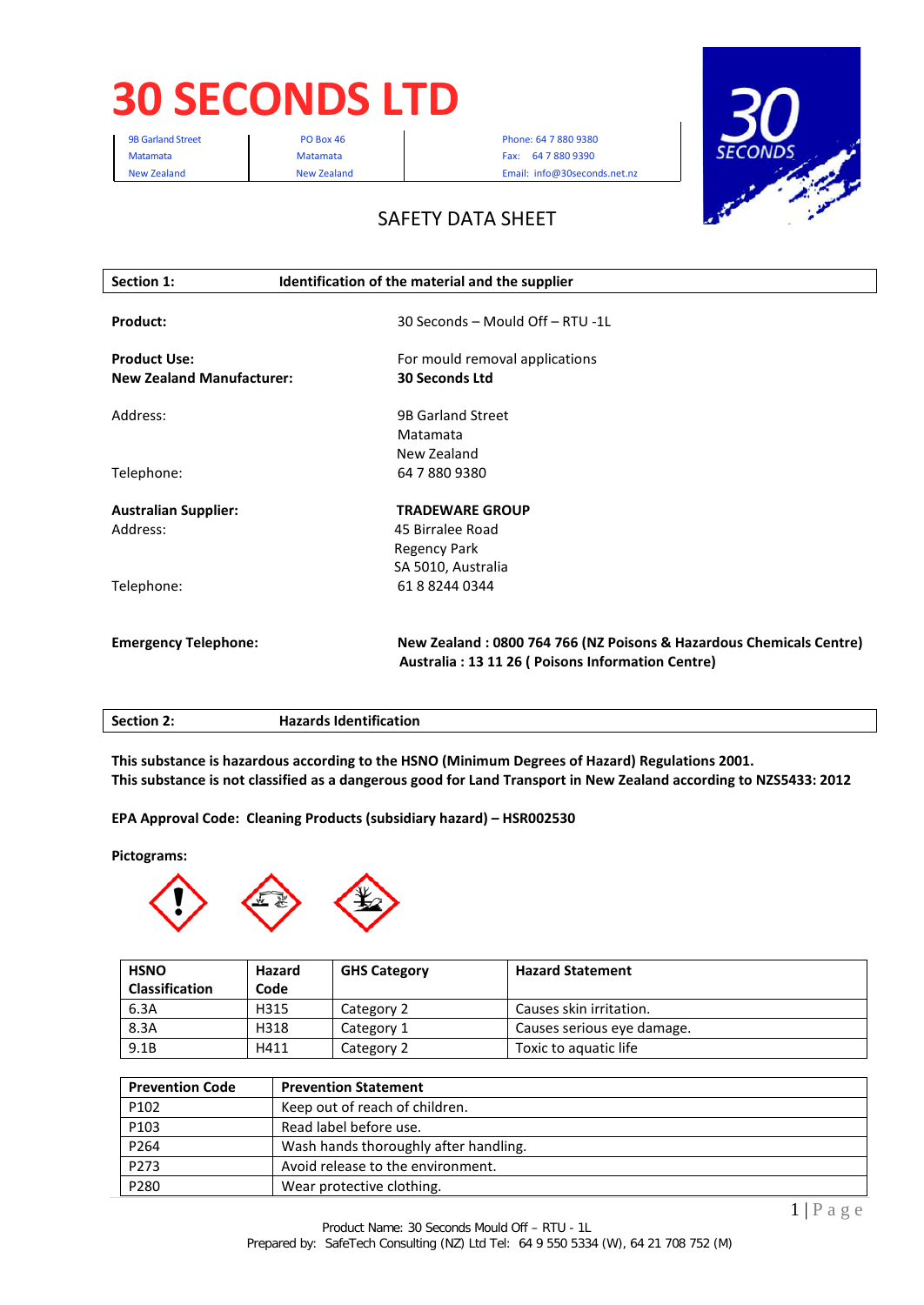| <b>Response Code</b> | <b>Response Statement</b>                                                              |
|----------------------|----------------------------------------------------------------------------------------|
| P101                 | If medical advice is needed, have product container or label at hand.                  |
| P310                 | Immediately call a POISON CENTER or doctor/physician.                                  |
| P362                 | Take off contaminated clothing and wash before re-use.                                 |
| P391                 | Collect spillage.                                                                      |
| $P302 + P352$        | IF ON SKIN: Wash with plenty of soap and water.                                        |
| P305 + P351+P338     | IF IN EYES: Rinse cautiously with water for several minutes. Remove contact lenses, if |
|                      | present and easy to do. Continue rinsing.                                              |
| $P332 + P313$        | If skin irritation occurs: Get medical advice/attention.                               |
|                      |                                                                                        |

| <b>Storage Code</b> | <b>Storage Statement</b> |
|---------------------|--------------------------|
| None allocated      |                          |
|                     |                          |

| P501<br>Dispose as per Local Regulations. |  |
|-------------------------------------------|--|

## **Section 3: Composition / Information on Ingredients**

| Ingredients               | Wt%        | <b>CAS NUMBER.</b> |
|---------------------------|------------|--------------------|
| Sodium Hypochlorite       | $1 - 5%$   | 7681-52-9          |
| Sodium Ash                | $0.5 - 2%$ | 497-19-8           |
| Surfactant                | $0.5 - 2%$ | Proprietary        |
| Corrosion inhibitor       | $0.5 - 1%$ | Proprietary        |
| Water                     | >80%       | 7732-18-5          |
| Non-hazardous ingredients | To balance |                    |

Recommended first aid facilities:

Ready access to running water is required. Accessible eyewash is required. Emergency Ready access to shower, hand wash & soap.

Routes of Exposure:

| If in Eyes   | Rinse for at least 15 minutes lifting eyelids. Remove contact lenses, if present and<br>easy to do. Continue rinsing. Seek medical assistance if needed.                 |
|--------------|--------------------------------------------------------------------------------------------------------------------------------------------------------------------------|
| If on Skin   | Wash skin with soap and water. Take off contaminated clothing and wash before re-<br>use. Seek medical assistance if needed.                                             |
| If Swallowed | Never give liquid to a person showing signs of reduced awareness or becoming<br>unconscious. Seek medical assistance if needed or contact poisons information<br>Centre. |
| If Inhaled   | Remove patient to fresh air. If breathing becomes difficult get medical attention.                                                                                       |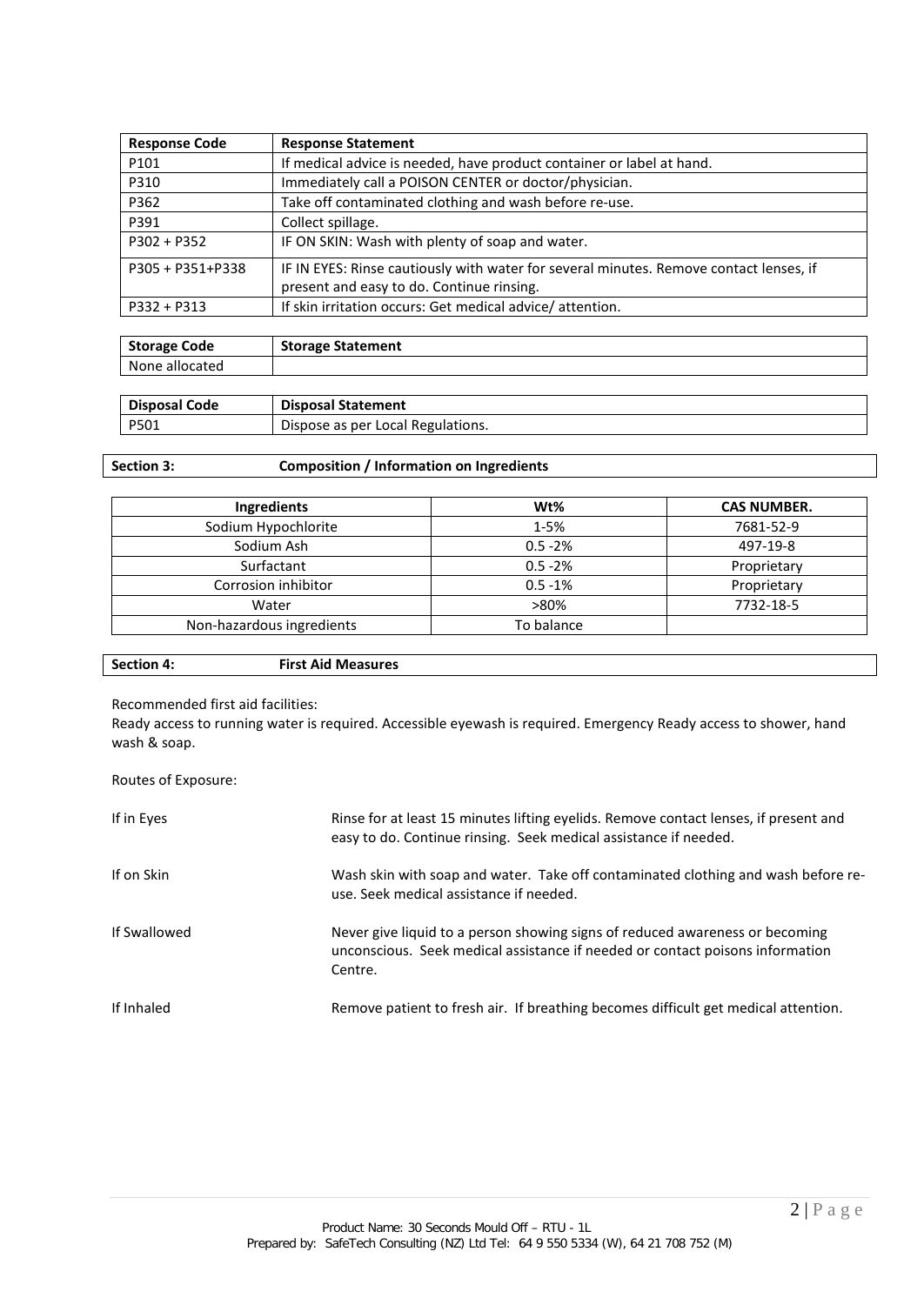| <b>Section 5:</b> | <b>Fire Fighting Measures</b> |
|-------------------|-------------------------------|
|                   |                               |

| Non Flammable                                                                          |  |
|----------------------------------------------------------------------------------------|--|
| Dry chemical powder, foam, fog sprays, water jets.                                     |  |
| Noncombustible liquid.                                                                 |  |
| Decomposes on heating and produces toxic fumes of chlorine.                            |  |
| Self-contained breathing apparatus. Safety boots, Fire retardant overalls, gloves, hat |  |
| and eye protection.                                                                    |  |
|                                                                                        |  |
| 2X                                                                                     |  |
|                                                                                        |  |

| Section 6: | <b>Accidental Release Measures</b> |
|------------|------------------------------------|
|            |                                    |

**Minor Spills:** Wear protective equipment to prevent skin, eye and respiratory exposure. Contain using sand, earth or vermiculite.

**Major Spills:** Prevent by whatever means possible any spillage from entering drains, sewers, or water courses. (If this occurs contact your regional council immediately).

Use absorbent (soil, sand or other inert material). Rags are not recommended for the clean-up of spills, as they may create fire or environmental hazard.

Collect and seal in properly labeled containers or drums for disposal. If contamination of crops, sewers or waterways has occurred advise local emergency services.

Mop up and collect recoverable material into labeled containers for recycling or salvage.

Recycle containers wherever possible. This material may be suitable for approved landfill. Dispose of only in accord with all regulations.

#### **Precautions for safe handling and storage for bulk quantities**:

- Keep out of reach of children.
- Read label before use.
- Read safety data sheet before use
- Wear protective clothing.
- Wash hands thoroughly after handling.
- Avoid release to the environment
- Protect from light and check regularly for spills & leaks.

| <b>Section 8:</b> | <b>Exposure Controls / Personal Protection</b> |
|-------------------|------------------------------------------------|
|-------------------|------------------------------------------------|

#### **Engineering Controls:**

Exposure can be reduced by process modification, use of local exhaust ventilation, capturing substances at the source, or other methods. If you believe air borne concentrations of mists, dusts or vapors are high, you are advised to modify processes or increase ventilation.

#### **Personal Protective Equipment:**

#### **Eyes:**

Protect eyes with goggles, safety glasses or full face mask. Avoid wearing contact lenses.

#### **Skin:**

Avoid repeated or prolonged skin contact. Wear overalls, rubber boots and impervious gloves. Remove protective clothing and wash exposed areas with soap and water prior to eating or drinking.

#### **Respiratory:**

Use a Multi Gas & Vapor Respirator in high concentrations. If using a respirator, ensure that the cartridges are correct for the potential air contamination and are in good working order.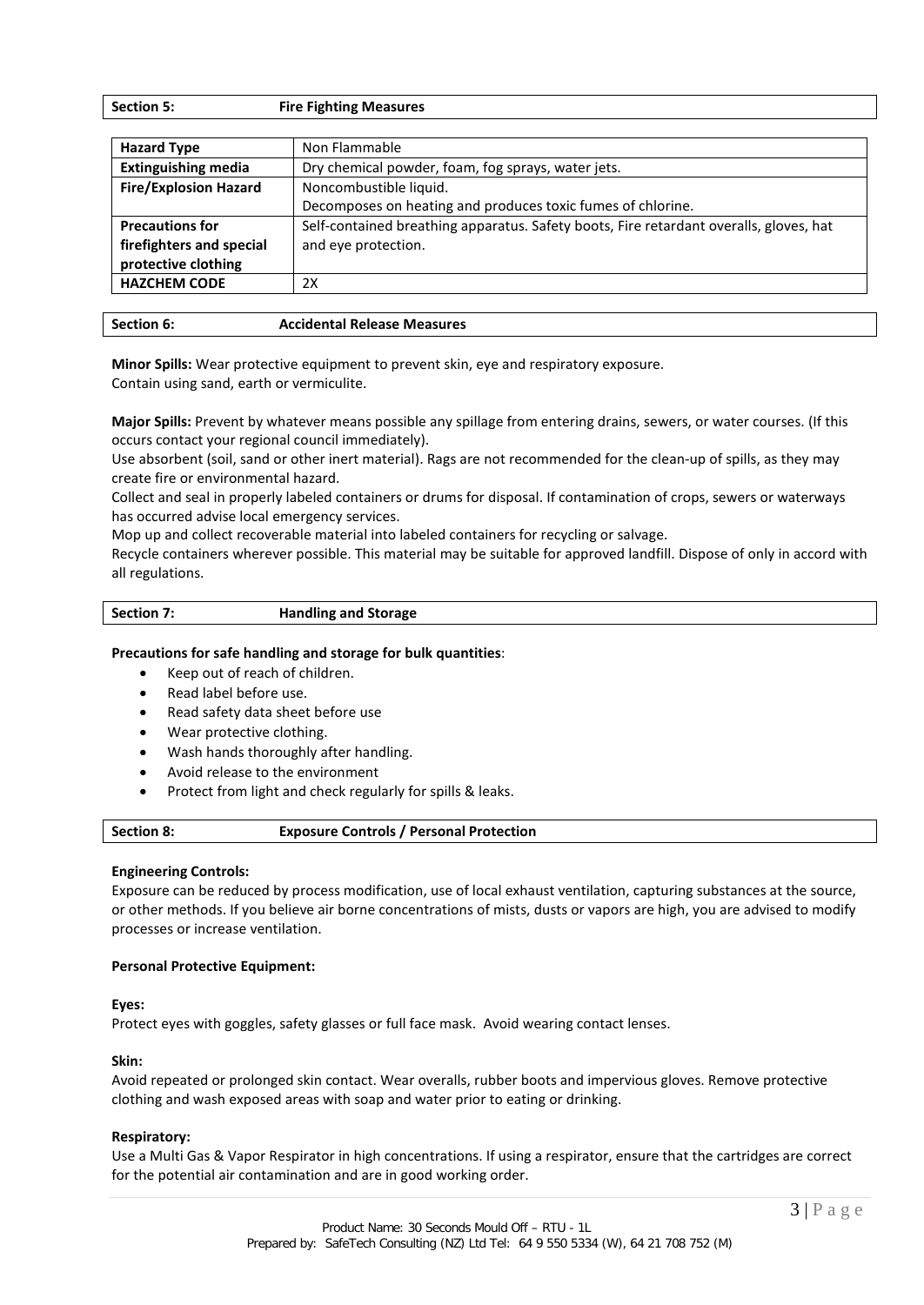| Section 9:                 | <b>Physical and Chemical Properties</b>                                |  |
|----------------------------|------------------------------------------------------------------------|--|
|                            |                                                                        |  |
| State:                     | Liquid                                                                 |  |
| Colour:                    | Light yellow                                                           |  |
| Odour:                     | characteristic odor                                                    |  |
| pH as supplied:            | Alkaline                                                               |  |
| Solubility:                | soluble in water                                                       |  |
| Boiling point:             | decomposes                                                             |  |
| Evaporation rate:          | not available                                                          |  |
| Freezing Point:            | not available                                                          |  |
| <b>Specific Gravity:</b>   | 1.1 approx.                                                            |  |
| Vapour pressure:           | not available.                                                         |  |
|                            |                                                                        |  |
| Section 10:                | <b>Stability and Reactivity</b>                                        |  |
|                            |                                                                        |  |
| <b>Chemical Stability</b>  | Stable under normal storage conditions.                                |  |
| <b>Conditions to Avoid</b> | Containers should be kept closed in order to avoid contamination. Keep |  |
|                            | from extreme heat and open flames. Do not store near combustible       |  |
|                            | materials.                                                             |  |
|                            |                                                                        |  |
| Incompatibility            | Strong acids.                                                          |  |
|                            |                                                                        |  |
| Hazardous Decomposition    |                                                                        |  |
| Products                   | Contact with acids liberates toxic gases (chlorine)                    |  |
|                            |                                                                        |  |

| Section 11: | <b>Toxicological Information</b> |  |  |
|-------------|----------------------------------|--|--|
|-------------|----------------------------------|--|--|

#### **Summary**

No specific data is available for this product.

Toxicological data has been evaluated/calculated for the mixture. The product is considered to have the following potential health effects.

Contact with skin and eyes may result in burns. Mists can cause damage to the nasal and upper respiratory passages. Ingestion of this mixture can result in damage to throat and esophagus.

#### **Acute Health Effects Data:**

**Oral:**

This liquid is considered corrosive to the gastro-intestinal tract and harmful if swallowed based on Sodium Hypochlorite, <5% data.

#### **Inhaled:**

The vapor/liquid is considered discomforting to the upper respiratory tract and lungs.

**Eye:**

The mixture is considered to be discomforting to the eyes based on the sodium hypochlorite concentration. **Skin** 

The mixture is considered to be a skin irritant based on Sodium Hypochlorite data.

| Section 12: | <b>Ecological Information</b> |  |
|-------------|-------------------------------|--|
|-------------|-------------------------------|--|

#### **Summary**

No specific data is available for this product.

Soil/ Water: No data available Bioaccumulation: No Data available Air: No Data available